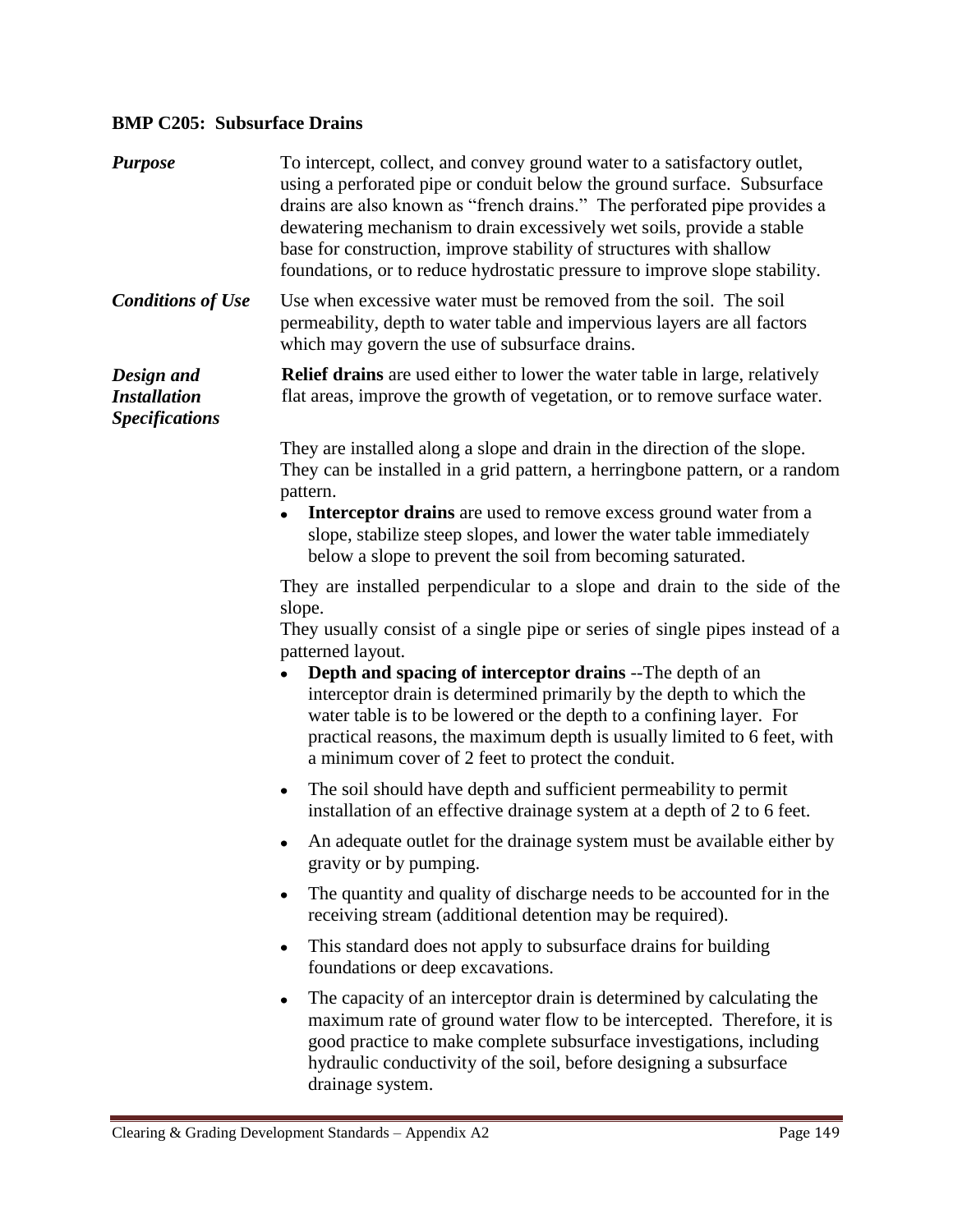- **Size of drain**--Size subsurface drains to carry the required capacity without pressure flow. Minimum diameter for a subsurface drain is 4 inches.
- The minimum velocity required to prevent silting is 1.4 ft./sec. The line shall be graded to achieve this velocity at a minimum. The maximum allowable velocity using a sand-gravel filter or envelope is 9 ft/sec.
- Filter material and fabric shall be used around all drains for proper bedding and filtration of fine materials. Envelopes and filters should surround the drain to a minimum of 3-inch thickness.
- The outlet of the subsurface drain shall empty into a sediment pond through a catch basin. If free of sediment, it can then empty into a receiving channel, swale, or stable vegetated area adequately protected from erosion and undermining.
- The trench shall be constructed on a continuous grade with no reverse grades or low spots.
- Soft or yielding soils under the drain shall be stabilized with gravel or other suitable material.
- Backfilling shall be done immediately after placement of the pipe. No sections of pipe shall remain uncovered overnight or during a rainstorm. Backfill material shall be placed in the trench in such a manner that the drain pipe is not displaced or damaged.
- Do not install permanent drains near trees to avoid the tree roots that tend to clog the line. Use solid pipe with watertight connections where it is necessary to pass a subsurface drainage system through a stand of trees.
- **Outlet**--Ensure that the outlet of a drain empties into a channel or other watercourse above the normal water level.
- Secure an animal guard to the outlet end of the pipe to keep out rodents.
- Use outlet pipe of corrugated metal, cast iron, or heavy-duty plastic without perforations and at least 10 feet long. Do not use an envelope or filter material around the outlet pipe, and bury at least two-thirds of the pipe length.
- When outlet velocities exceed those allowable for the receiving stream, outlet protection must be provided.

*Maintenance Standards* Subsurface drains shall be checked periodically to ensure that they are free-flowing and not clogged with sediment or roots.

• The outlet shall be kept clean and free of debris.